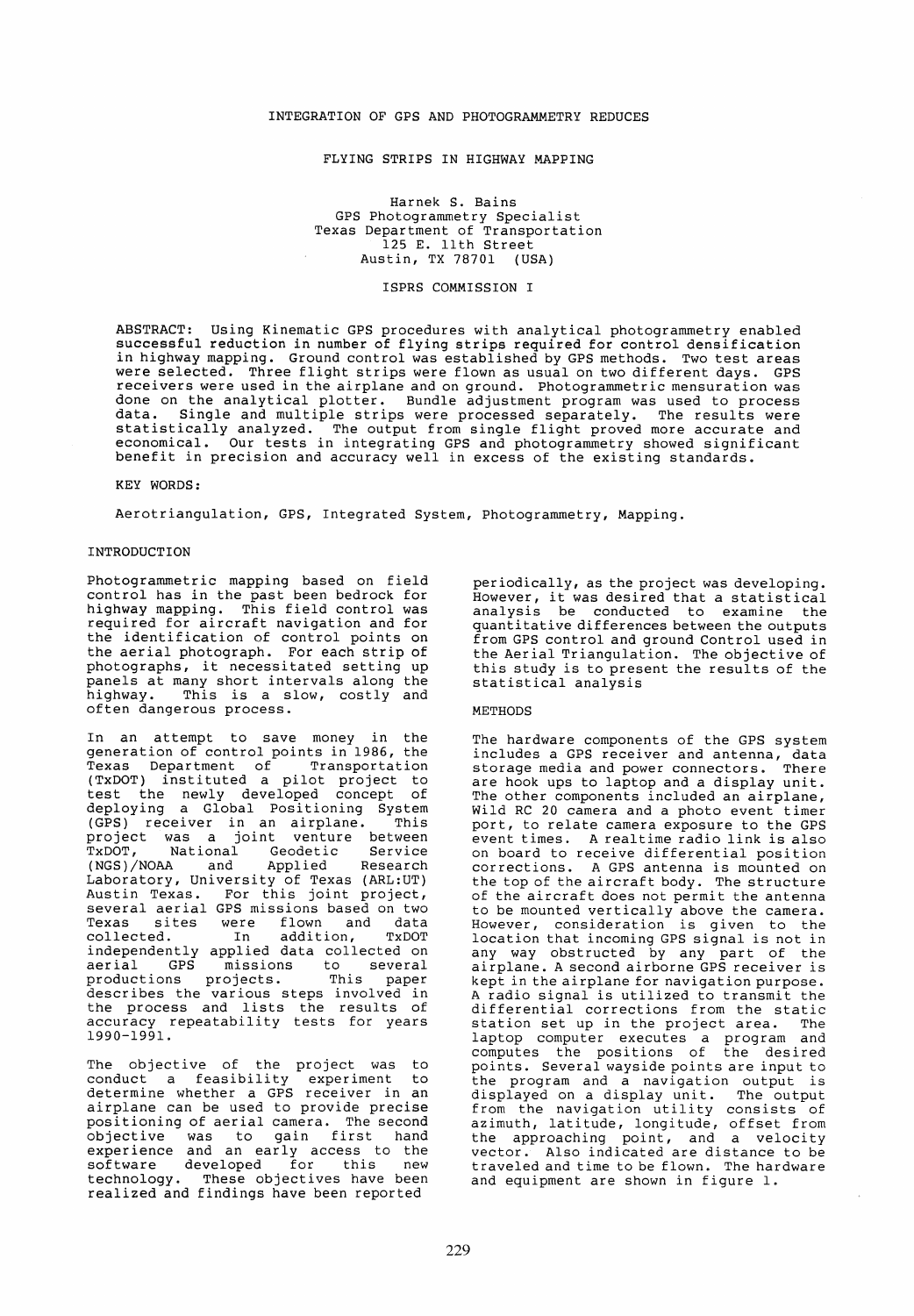## FLYING PROCEDURE

An airborne GPS mission began with moving the airplane into a position at the airport. A reference point is established at the airport in advance. Usually the reference point is located in one corner of the flying strip to avoid any interference with the flying of any incertence with the liging of antenna of the aircraft is done by setting up an index point vertically below the antenna. The offset between the index point and the airborne antenna end indem point and the afficient antenna<br>is measured in east, west and up components. The height of the instrument at the reference point is also measured and recorded.

Once the aircraft has been positioned both receivers begin tracking four selected satellites and attempt to acquire as many as desired in the mission plan chart. After about five minutes receivers are switched from one minute to a one second recording rate. The tracking loop bandwidth is expanded to the 16 HZ used for kinematic GPS applications. About 5 minutes of data is recorded before the plane takes off. A minimum elevation angle of 20 degrees is selected for all satellites. A satellite window with a Geometric Dilution of Precision (GDOP) value of 5 or less is selected.

During flight the camera is leveled and then locked before the first flight strip. It is done to maintain a fixed peript it is done to maintain a fined<br>relationship with the aircraft relationship<br>orientation.

A forward overlap of 70 to 80 percent is planned when camera is kept locked up to avoid any gaps in the stereopair. Flying height in highway mapping is usually 500 meters which provides a photo scale of 1:3000. Three flight strips are flown over a highway tangent and a side overlap of 60 percent is maintained.

On completion of the mission, the on compression of the mission, the<br>airplane returns to the airport. The airplane returns to the airport. The<br>pilot limits the angle of decent during landing at the airport. After landing the plane returns to the index point and the same procedure is followed for recording the offset of the antenna from the new index mark. About 5 minutes of data is further collected again while the addd is further corrected again while the<br>plane is stationary. This additional prane is seationary. This additional drifts or biases in the GPS solutions.

Diapositives are developed and analytical<br>plotter is used to measure<br>photogrammetric data. The operators plapositives are developed and analytical<br>plotter is used to measure photograrnmetric data. The operators observe all stereopairs of the three strips. Well defined pass points are selected along the Y-axis. The ground control points, which are targeted are also observed in all three strips.

Eight fiducial points are measured in each frame and this data is used in an eight parameter general affine transformation to remove film distortions.

Thirteen control points were established as ground truth to evaluate the differences between the single strip and a block of three strips. Four points had horizontal and vertical coordinates and nine were only elevation points.

All the four points were observed by GPS relative positioning procedures and the 9 elevation points were spirit leveled and adjusted.

#### DATA PROCESSING

GPS data was processed using OMNI, a software developed by Dr. G. L. Maider of NGS/NOAA. The initial position of the airborne antenna, the Geocentric Cartesian coordinates of the index point, corrected for offset and height of the antenna, is an input to OMNI program and is enforced on the solution. The airborne antenna's terminal position is also known and should agree with the coordinate obtained from the solution. The output from OMNI consists of time, X, Y, Z coordinates. The file is an output to the analytical bundle adjustment program.

GPS assisted Photogrammetry Package (GAPP) written by Jim Lucas, NGS/NOAA was used to process the analytic Photogrammetric data. The final output from this program is the precise camera positions, including camera orientation parameters and ground control posi tion of all points observed in the photograrnmetric mensuration. The SAS system, a software package for data analysis was used to analyze the data. The null hypothesis was tested and the Univariate procedure were used.

## DESIGN OF EXPERIMENTS

The main interest of this work was to compare the difference between 3-D coordinates of point on ground derived from a single strip and combined three strips. The statistical analysis in the experiment was performed assuming that sampling is done from two normal populations with different means but identical variances. The experiment was designed to assess the experiment was designed to assess the<br>statistical accuracy of the flight strip by statistical accuracy of the firght strip by<br>obtaining coordinates through obtaining coordinates<br>aerotriangulation process.

The experiment was developed to minimize errors caused by photographic processing, operator, instrument and type of ground coordinates. A completely randomized block model was defined with a single and three combined strips, sizable ground control points, 39 and 52 respectively, type of control GPS and ground control, for a given day. The exper iment was repeated on another day from a different site.

Using the data from the two samples, single<br>strip and combined three strips, a strip and combined three strips, comparison was made between the population means of Eastings, Northings, and Elevations means of Eastings, Northings, and Elevation<br>of all control points. In particular we of all concret points. In particular we<br>made an estimate and test of an hypothesis concerning the difference of the means. A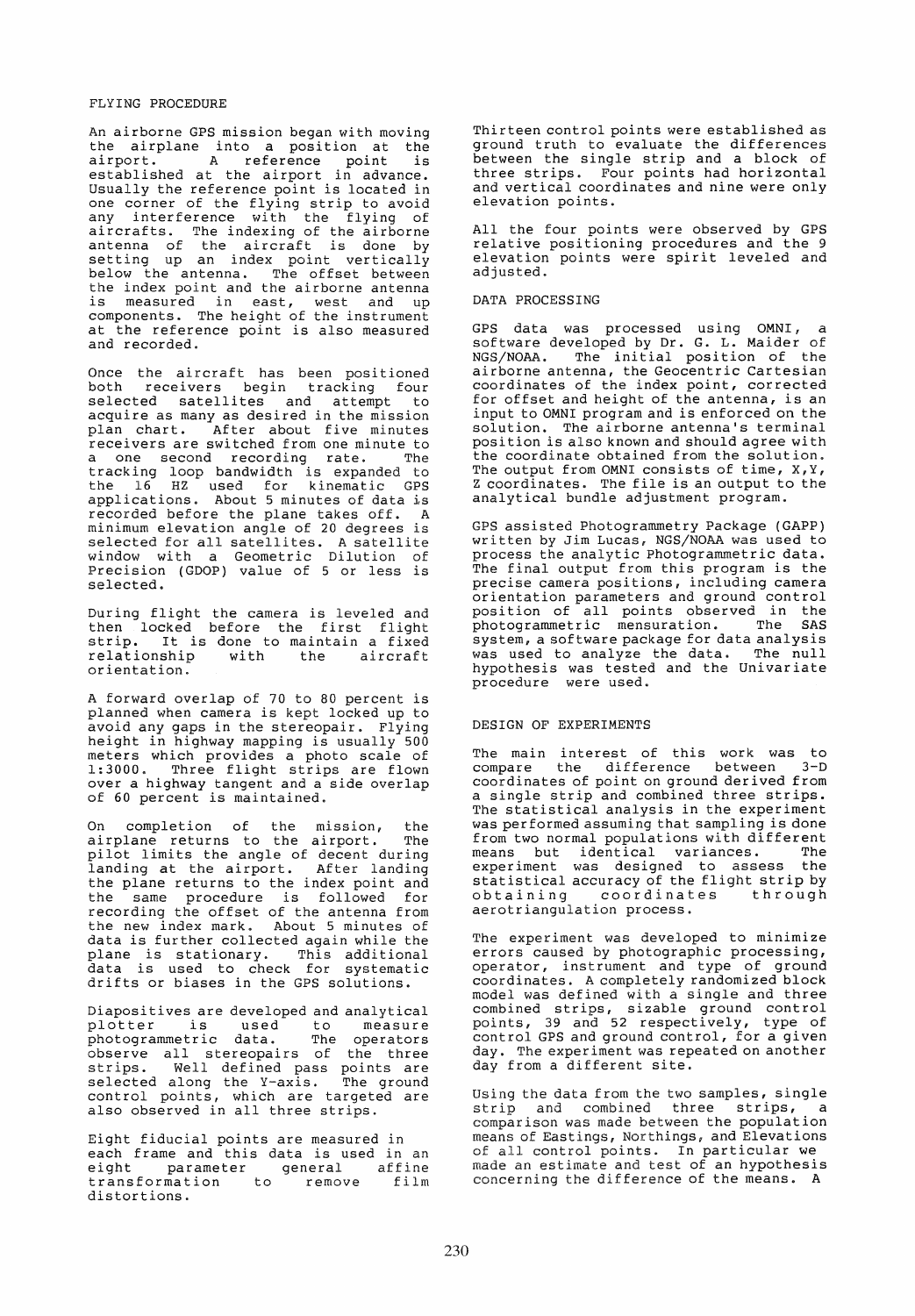logical point estimate for the difference in populations means the sample difference of y1-y2. The mathematical model is shown in equations 1 through 4.



Let us specify that the difference  $UL - U2 = DO$  where  $DO = O.O$ 

Then null hypothesis, HO:  $\overline{Y}1-\overline{Y}2 = 0$  (1)

Alternate hypothesis Ha, Ha: YI-Y2 \* 0.0 (2)

Test statistics (T.S.),

 $T.S.: t = (\bar{Y}1 - \bar{Y}2 - DO)/$  $S*SQRT$  (1/n + 1/n2) (3)

Rejection Region (R.R.),

R.R.: For type I error , and df= nl + n2 - 2

Reject Ha if  $t > t a (4)$ 

where

S = an estimate of the standard deviation of two populations and is formed by combining information from the two sampIes.

nl, n2 = number of observations in samples df = degree of freedom

For Day 241 the hypothesis,  $HO= .0090 = 0.0$ 

Ha:  $\overline{y}_1 - \overline{y}_2 \neq 0.0$ 

 $T.S.: t = 0.0002$ 

R. R.: For ta = .05 the critical value for a one tailed test with  $df = 76$ , is = 1.645

 $\bar{z}$ 

Since t (0.0002) is not greater than ta (1.645) therefore we accept null hypothesis and conclude that there is no significant difference between the Eastings coordinates of a control point obtained from single strip and combined three strips.

The conclusions are similar in respect of Northings and Elevations for GPS and Ground control samples referred in tables 1 to 4.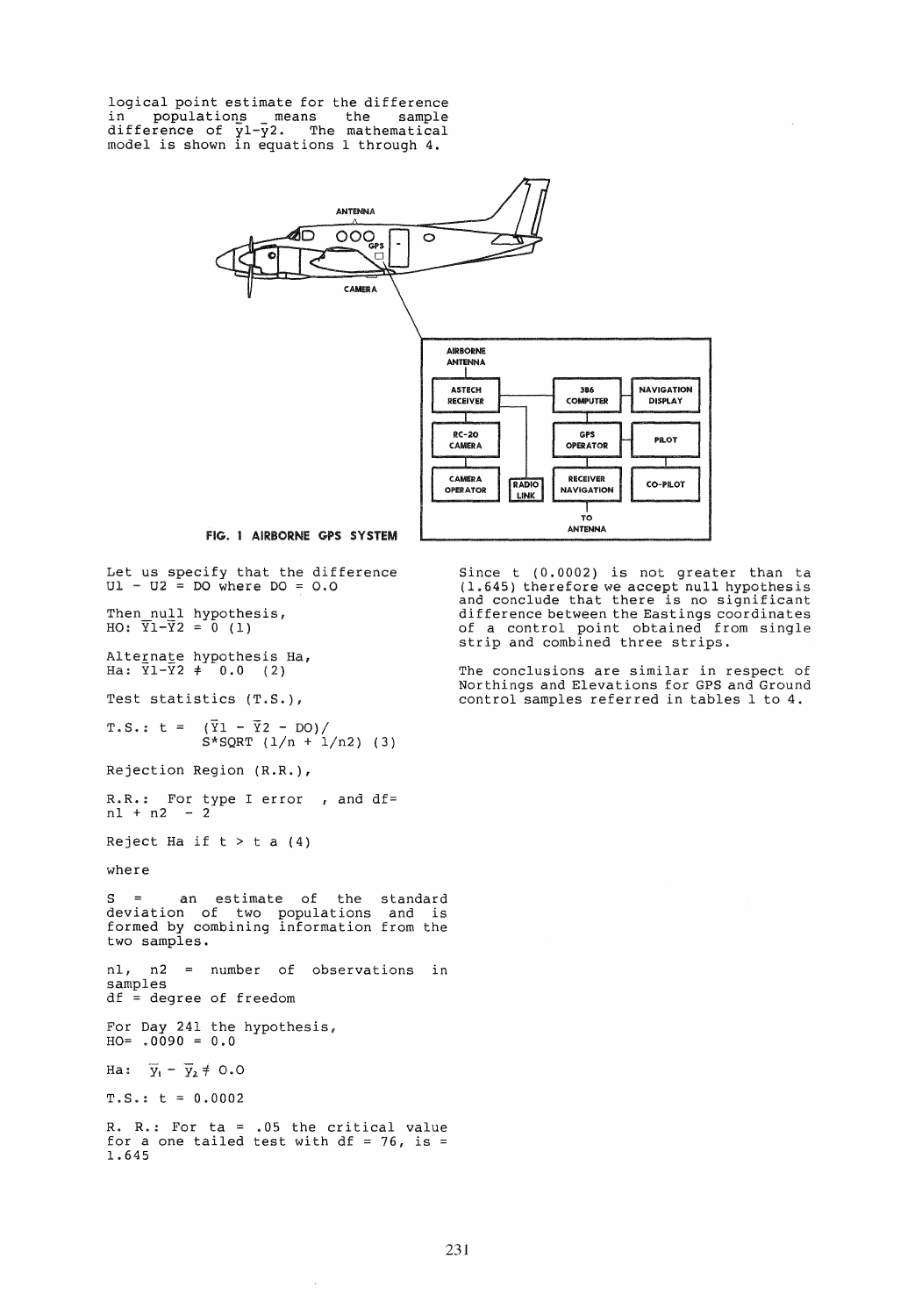TABLE 1. Results of the Statistical Test concerning the difference between two GPS, data population means, containing single strip and three strips with identical variances of day 241.

| VARIABLE                                                                         | N              | MEAN                                  | <b>STANDARD</b><br>DEVIATION | MINIMUM<br>VALUE                      | MAXIMUM<br>VALUE                      | STD ERROR<br>MEAN<br>OF   |  |  |  |
|----------------------------------------------------------------------------------|----------------|---------------------------------------|------------------------------|---------------------------------------|---------------------------------------|---------------------------|--|--|--|
|                                                                                  |                |                                       | 1.                           | Strip                                 |                                       |                           |  |  |  |
| GREAST<br><b>GRNORTH</b><br>GRELEV                                               | 39<br>39<br>39 | 1021231.167<br>3137314.673<br>123.540 | 200.519<br>535.945<br>1.723  | 1020829.035<br>3136306.253<br>119.628 | 1021615.448<br>3138079.284<br>126.277 | 32.109<br>85.820<br>0.276 |  |  |  |
| ------------------------------------- 3 Strips --------------------------------- |                |                                       |                              |                                       |                                       |                           |  |  |  |
| GREAST<br>GRNORTH<br><b>GRELEV</b>                                               | 39<br>39<br>39 | 1021231.158<br>3137314.688<br>123.540 | 200.534<br>535.900<br>1.719  | 1020828.923<br>3136306.335<br>119.628 | 1021615.393<br>3138079.220<br>126.372 | 32.111<br>85.813<br>0.275 |  |  |  |

TABLE 2. Results of the Statistical Test concerning the difference between two ground data population means, the single strip and three strips with identical variances of day 241.

| Variable                                  | N              | MEAN                                  | <b>STANDARD</b><br>DEVIATION   | MINIMUM<br>VALUE                      | MAXIMUM<br>VALUE                      | STD<br>F<br>O | ERROR<br>М<br>Е              | A N |
|-------------------------------------------|----------------|---------------------------------------|--------------------------------|---------------------------------------|---------------------------------------|---------------|------------------------------|-----|
|                                           |                |                                       | Strip<br>$\mathbf{1}$          |                                       |                                       |               |                              |     |
| <b>GREAST</b><br><b>GRNORTH</b><br>GRELEV | 39<br>39<br>39 | 1021231.187<br>3137314.698<br>123.538 | 200.4936<br>535.9318<br>1.7307 | 1020829.155<br>3136306.344<br>119.610 | 1021615.444<br>3138079.299<br>126.273 |               | 32.1047<br>85.8178<br>0.2771 |     |
|                                           |                |                                       | 3 Strips                       |                                       |                                       |               |                              |     |
| GREAST<br>GRNORTH<br>GRELEV               | 39<br>39<br>39 | 1021231.221<br>3137314.702<br>123.543 | 200.4634<br>535.9318<br>1.7307 | 1020829.262<br>3136306.378<br>119.593 | 1021615.364<br>3138079.252<br>126.342 |               | 32.0998<br>85,8165<br>0.2771 |     |

TABLE 3. Results of the Statistical Test concerning the difference between two ABBL 3. Results of the Statistical lest concerning the ufflerence between two<br>ground data population means, single strip and three strips with identical variances of day 192.

| VARIABLE                    | N              | MEAN                                | <b>STANDARD</b><br>DEVIATION   | MINIMUM<br>VALUE                             | MAXIMUM<br><b>VALUE</b>        | ERROR<br>STD<br>MEAN<br>OF.         |                              |
|-----------------------------|----------------|-------------------------------------|--------------------------------|----------------------------------------------|--------------------------------|-------------------------------------|------------------------------|
|                             |                |                                     |                                |                                              |                                |                                     |                              |
| GREAST<br>GRNORTH<br>GRELEV | 52<br>52<br>52 | 390203.313<br>5253260.376<br>21.463 | 519.7004<br>678.7267<br>1.9509 | 389183.229<br>5251998.872<br>15.684          |                                | 391157.243<br>5254496.995<br>23.729 | 72.0695<br>94.1225<br>0.2705 |
|                             |                |                                     | 3 Strips                       |                                              | ------------------------------ |                                     |                              |
| GREAST<br>GRNORTH<br>GRELEV | 52<br>52<br>52 | 390203.309<br>5253260.377<br>21.462 | 519.6922<br>1,9600             | 389183.180<br>678.7336 5251998.747<br>15.581 |                                | 391157.240<br>5254497.016<br>23.741 | 72.0683<br>94.1234<br>0.2718 |